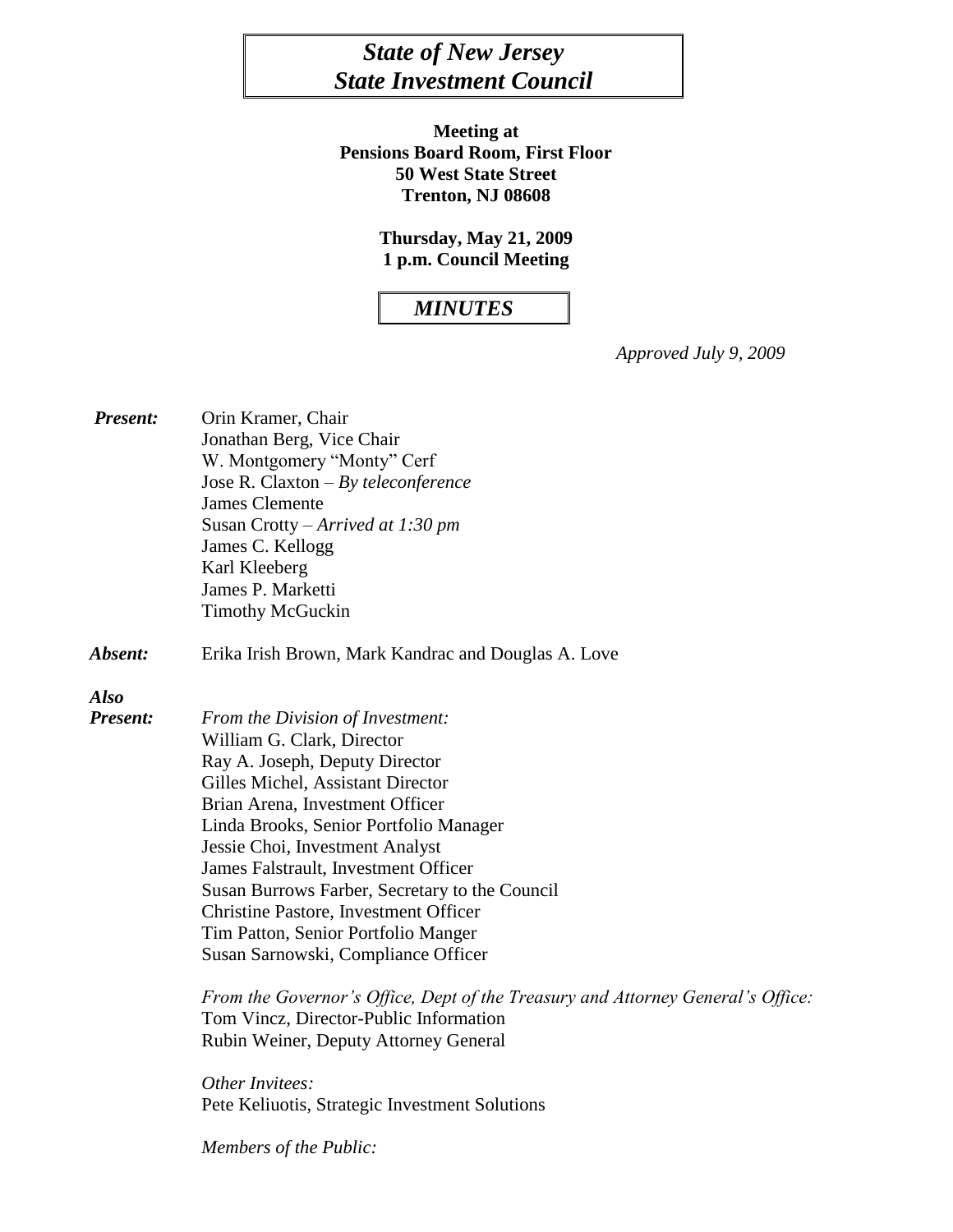Tom Buckley *Members of the Public, continued:*  Terrence Dopp, *Bloomberg* John Gorman, Senate Republican Office Dusty McNichol Anthony F. Miskowski Clayton Mull, SCREA Rae Roeder, President CWA Local 1033 Raymond Weicker *Note: List is incomplete, sign-in sheets were not circulated*

#### *I. Call to Order*

Chair Kramer called the meeting to order at 1:07 p.m.

#### *II. Notice of Meeting*

Secretary Burrows Farber reported that notice of the meeting scheduled for May 21, 2009 was sent by mail deposited in the post office, by facsimile and email on May 1, 2009. A copy of the notice is on file as posted in the Division and sent to the Council, the **Times of Trenton**, **The Star-Ledger**, the **Bergen Record**, the **Courier Post** and the Secretary of State.

#### *III. Approval of Minutes*

Minutes of the regular meeting of the Council held on March 19, 2009 were approved unanimously on a motion by Mr. Berg, seconded by Mr. Cerf. Mr. Clemente abstained because he was absent from the March meeting. Ms. Crotty was absent for the vote.

#### *IV. New Business*

#### *A. For Discussion by the Council*

*1.* Evaluation of trial public comment period introduced by Council in September 2007

Chair Kramer proposed a change of agenda order to permit discussion of Council preferences regarding the public comment period. He said he had received several suggestions for changes, including: moving the public comment period to the beginning of each meeting to allow consideration of public feedback during deliberations that followed; requiring speakers to provide a summary of their remarks when registering to speak; strict enforcement of the threeminute time limit per speaker; more aggressive intervention by the chair in calling remarks out of order; and limiting the number of times the same speaker can address the Council to perhaps two to six times per year, to encourage greater speaker diversity.

Chair Kramer said there appeared to be general agreement that a public comment period was a good idea, but also concern that the comment period had at times been rude and disruptive. He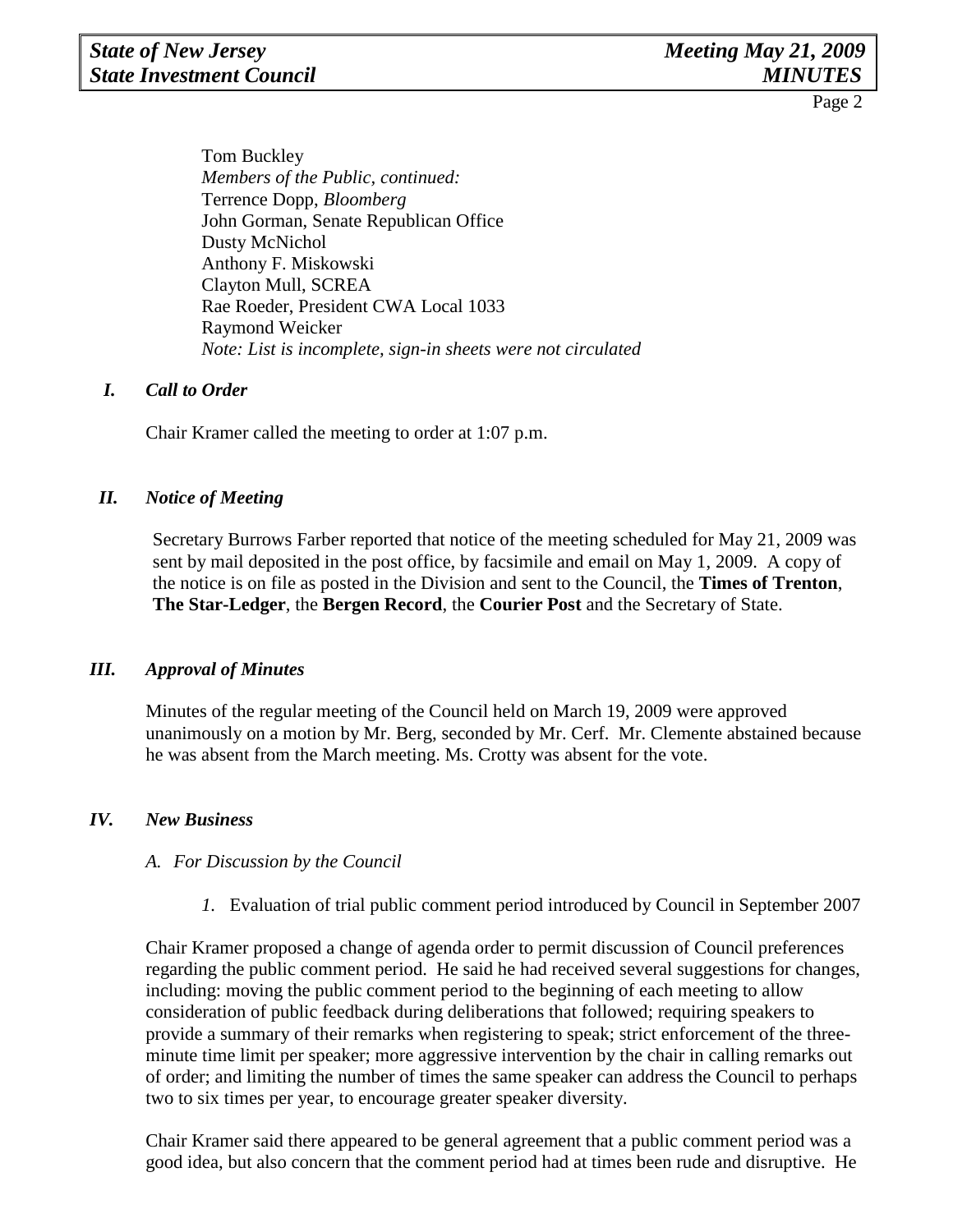said he would be more assertive going forward in calling such behavior out of order. He said that personal attacks and attacks on the integrity of Council members were never appropriate, and referenced President Obama's recent speech at Duke University in expressing hope that future public dialog would allow disagreement without demonizing individuals or assuming anyone's intentions were inappropriate.

Mr. Berg reiterated the request that people act civilly, and confine comments to items on the Council agenda. He pointed out that Council members serve the fund without pay and devote substantial personal time to Council business, and that suggestions of wrong-doing from those who simply disagree with Council decisions serve no useful purpose and distract from business.

Mr. Kellogg expressed his preference for leaving the comment period at the end of the meeting, to allow for reaction to meeting proceedings. Mr. Berg asked the chair to request a sense of preferences regarding the comment period from the public present. Ms. Rae Roeder responded from the audience that allowing public comment in the meetings was "better than having us outside with posters, banging on the windows."

The Council expressed general consensus that the comment period should remain at the end of the meetings, that the three-minute limit per speaker should be enforced, with dialog at the discretion of the Council; that there would be no limit on the number of times a person could address the Council in a year; and that rude and disruptive behavior would not be tolerated.

Unrelated to the discussion of public comment, Chair Kramer offered as additional items of new business an opportunity for the Council to express its traditional and strong support to the SEC on two issues: 1) new rules that would open the corporate proxy voting process by permitting shareholders to nominate non-board candidates; and 2) new limits on campaign contributions designed to address recent scandals involving placement agents and pension funds. Chair Kramer noted that any federal limits on contributions were unlikely to be as restrictive as New Jersey's, so it would be important that any new federal rules not preempt state standards that may be more restrictive.

Mr. Cerf said he was inclined to support both opportunities, but was curious about counterarguments to opening the proxy process. Chair Kramer said opponents of the change believe that board elections would become highly politicized, with elections serving social issues or constituent groups rather than the needs of the corporation, and that it would be harder to get board members to serve, or to maintain productive working board teams. However, Chair Kramer said, without an open process it wasn't a real election. A motion to support both issues in letters to the SEC was moved by Mr. Cerf, seconded by Mr. Marketti, and passed unanimously. Ms. Crotty was absent for the vote.

#### *B. Alternative Investments*

*1.* Verbal report by Director Clark on placement agents.

Director Clark said the Division had watched the unfolding of the placement agent scandals in other states with amazement, even though the basic story was simply related to a few people in public service perverting the process for their own ends.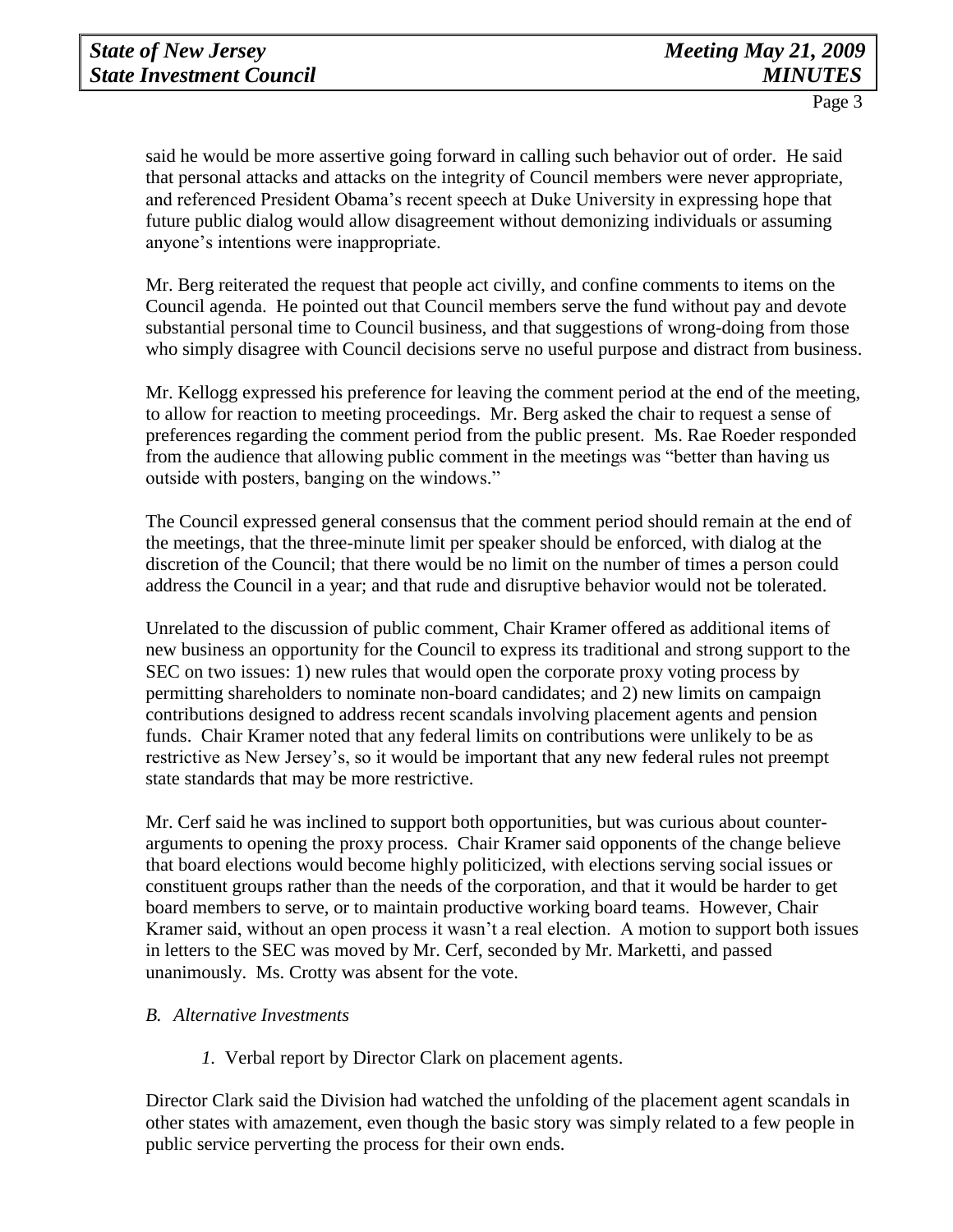He summarized the scandals by saying New York State and one or two other pension funds were alleged to have either: 1) made investments in exchange for improper payments by or to a fund's placement agent, or 2) actively sought such payments from legitimate investment firms prior to making an investment. He said such behavior, even though limited, fuel the appetite of an ever-cynical public against all public servants and reinforce a "guilty until proven innocent" mindset with regard to all investors of public funds.

Director Clark said New Jersey is not New York in terms of its pension fund management in several important ways. He said the Division routinely makes public disclosure of all of its alternative investments and the rationale for the investments. He said the independent guidance and market intelligence provided by Council members, and particularly those serving on the Investment Policy Committee, also helped the Division steer clear of potentially troubled business relationships. He pointed out the Division's independent consultants also provided unbiased, competent and thoughtful advice with regard to current and potential advisors. He said in addition, all contracts are reviewed before closing by the Attorney General's office.

New Jersey also differs significantly from New York in how the fund is governed, Director Clark said. He noted the New York State pension fund is run by a single political officer whose re-election is dependent upon political contributions. In New Jersey, neither the Investment Director nor members of the policy Council are elected; furthermore, Council members may not serve in a public office. He pointed out that the Council had strict guidelines which prohibit the pension fund from doing business with any firm or individual who makes contributions above \$250 to a candidate for state office, and that an "onerous but important" set of ethics rules that applied to the Council and Division staff have worked well to date in protecting the pension fund from the missteps now alleged by other public funds.

Even with such precautions in place, he said, it is appropriate for the Council to review the Division's use of placement agents to determine if additional safeguards are needed. He said about 20 percent of the alternative funds in which the Division is invested used a placement agent. In some cases, the Division had no interaction with the fund's agent, and none of the agents were assigned exclusively to New Jersey, as has been alleged for other pension funds. New Jersey does have relationships with two of the major funds named in the New York allegations, he said: Quadrangle, although the placement agent used by that firm in New Jersey was not the same agent used by Quadrangle in New York, but an agent the Division knew to be reputable; and Carlyle, where the Division's investments were in two funds different from those being questioned in New York and both investments were made without placement agent involvement.

Director Clark explained that placement agents serve essentially as brokers for an investment, similar to brokers who help market insurance or benefit plan products. He said agents tend to specialize in markets, and can assist with due diligence, help structure terms, prepare a fund's marketing material and arrange investor meetings. Agents tend to be hired by smaller funds that don't require marketing services full-time.

He said the Division is preparing a full disclosure of funds using placement agents to be delivered shortly to the Council as well as posted on the Division's website. *(Secretary's note: This list was delivered and posted on June 1, 2009).*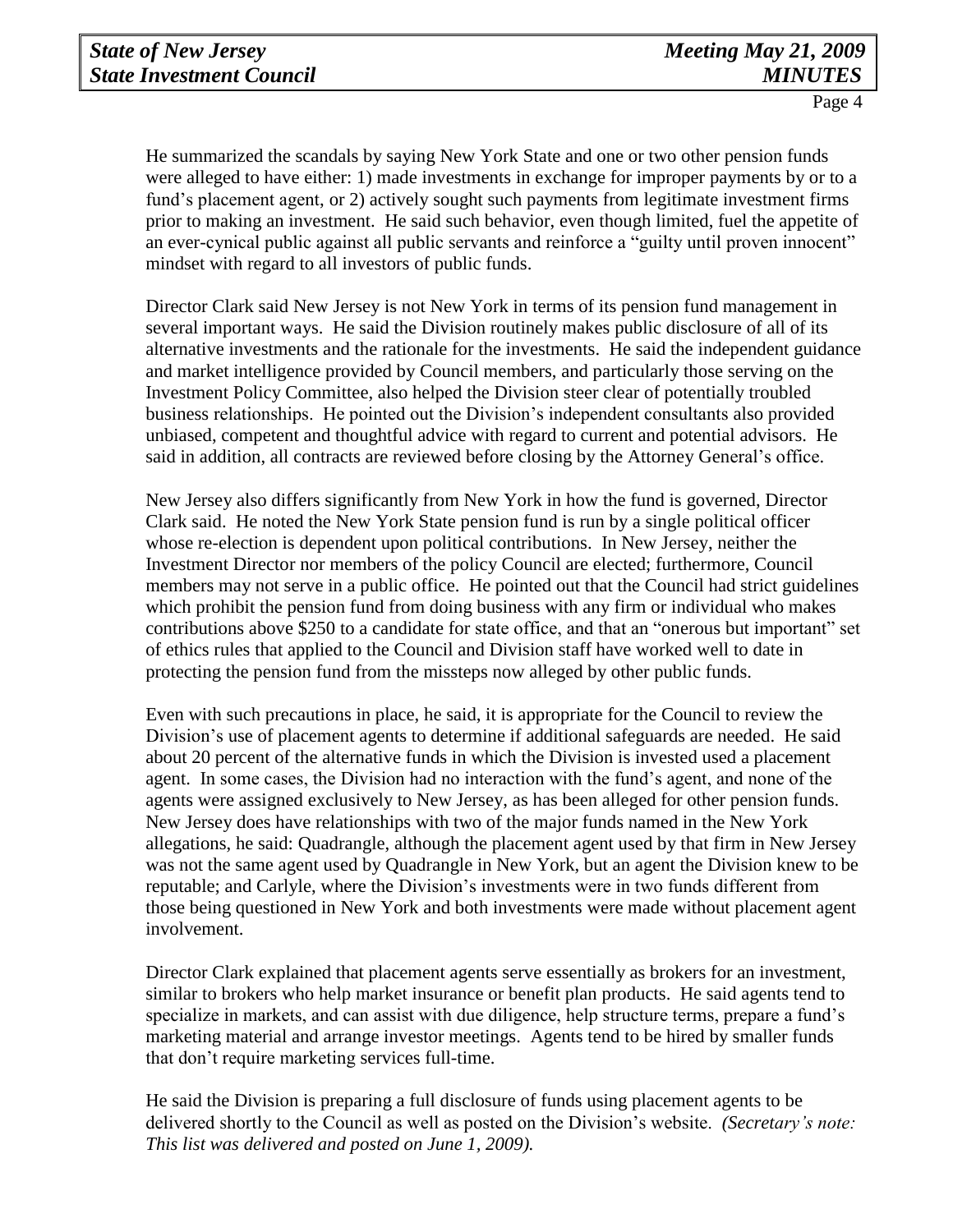Director Clark said the primary question facing the Council was whether to maintain the current policy regarding placement agents, which requires any agents used to be fully disclosed by the hiring fund and to adhere to the same contributions restrictions as the fund managers; whether the policy could be strengthened; or whether the Division should ban investment in funds that use placement agents. He noted that while a ban may play to public sentiment, it would not eliminate the potential for abuse because funds could simply hire placement agents as staff. Also, he said, a ban would limit New Jersey's investment choices, particularly among the smaller funds that depend on such agents.

Mr. Marketti asked why the Division couldn't work directly with all investment candidates. Chair Kramer said the Division lacked the staff to do the work performed by legitimate agents, and that the impact of such a change would be especially problematic for the Division's ability to identify and invest in minority and smaller funds. Mr. Cerf added that the Division, like most investors, tends to minimize or eliminate the use of agents once it moves deeper into an investment consideration, so that banning the use of agents would have the most adverse impact on the initial identification of fund candidates, with little practical consequence on the following investment decision.

Mr. Cerf said it seemed the Division and Council had done a lot already to ban the issues now arising in other systems. He said his bias, if change were necessary, would be to increase disclosure rather than increase restrictions that could choke normal business activity. Ms. Crotty said that Division staff is doing a good job in cases where it is already working directly with funds, and that the Council should move cautiously in making changes that would increase this burden, especially in a time where staff reductions or other changes might be driven by budget constraints. Mr. Clemente spoke favorably about the current restrictions on agents.

Chair Kramer said that discussions among the states regarding change in placement agent policy were tending in the direction of greater transparency. He said that if New York had New Jersey's system, it would have been immediately seen where investments were going. He said there are also discussions at the federal level about better controls on who can serve as agents, including possible requirements for training and registration.

Chair Kramer said placement agents tend to be used most heavily in jurisdictions where politics and elections play a role in the investment process, which helps explain why the use of agents is limited for New Jersey. He said the perception of agents as political "fixers" could be eliminated with greater industry transparency and controls. He recommended that the Council take a closer look at the options proposed and in use by other public funds to see if transparency and disclosure could be improved, while staying flexible in the face of unfolding events and possible federal action. Director Clark agreed to present options for Council consideration at the next meeting.

#### *C. For Action by the Council*

*1.* Memorandum from Director Clark to the Council, dated May 14, 2009, entitled "Proposed Amendments to N.J.A.C. 17:16-17" concerning investment in debt obligations, plus briefing memorandum from Deputy Director Joseph, dated May 14, 2009, entitled, "Build America Bonds."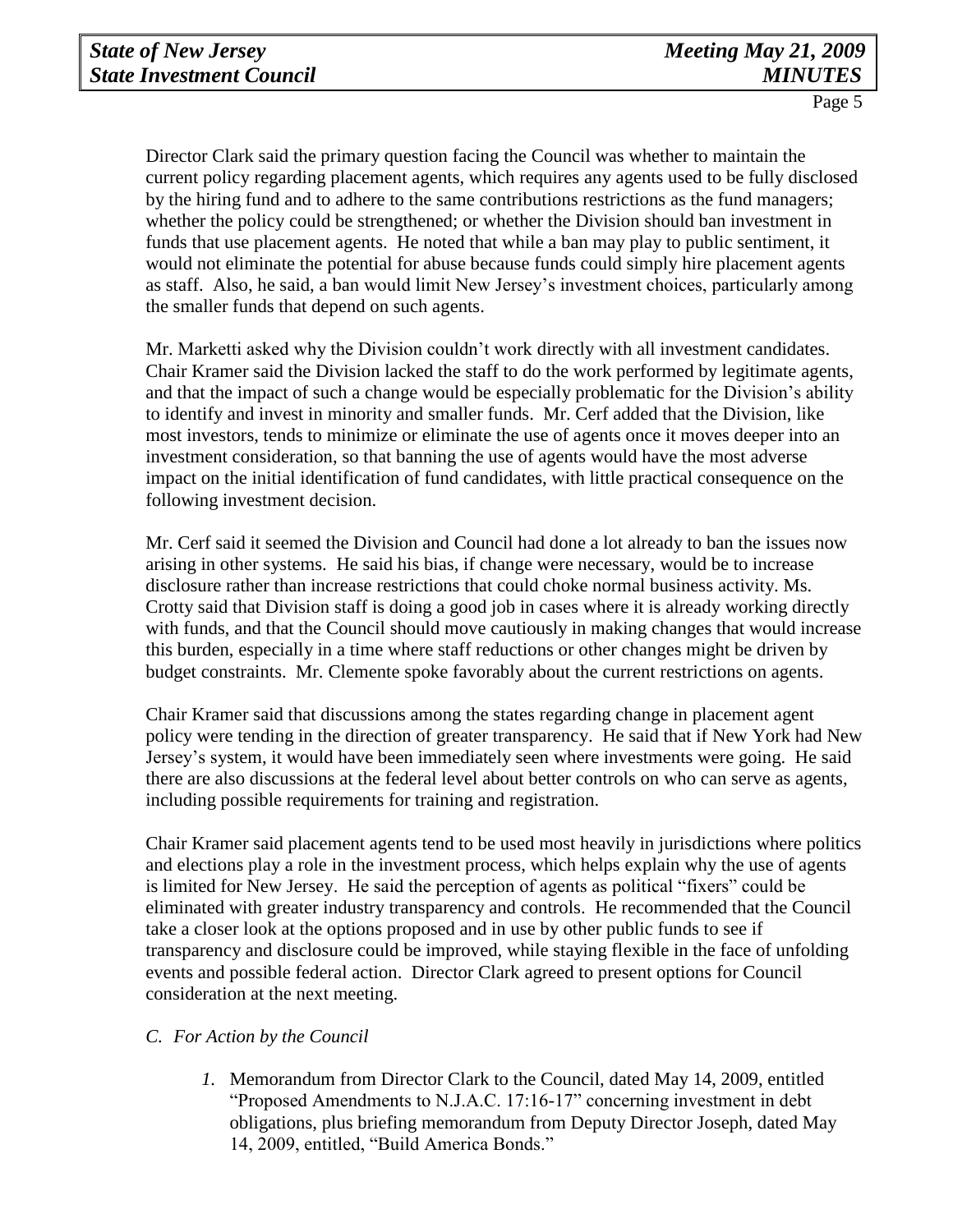Deputy Director Joseph said the proposed amendments would allow the Division to invest in either revenue or debt obligations issued by any government entity as long as these are backed by the full faith and credit of the obligor. Currently the pension fund is limited to investment only in general obligation bonds issued by New Jersey or one of its political subdivisions. He said the proposed change was prompted by passage of the federal Economic Recovery and Investment Act and the subsequent creation of "Build America Bonds" for financing capital expenditures, and that such investments could be beneficial for the pension fund.

Mr. Cerf asked if the amendments would permit the fund the same flexibility available from ordinary corporate bonds. Director Clark said the default rate of government bonds was lower than comparably rated corporate bonds. Mr. Kellogg asked if there was a limit on revenue bonds that could be purchased under the current regulations and was told there was not. Sue Crotty asked whether the Division would be required to sell the bonds if their rating dropped subsequently and was told no. Mr. Cerf said he supported the amendments as opening new capital markets to the pension fund.

Mr. Berg read the following resolution into the record for Chair Kramer, who momentarily stepped out of the meeting: "Be it resolved that the State Investment Council hereby approves proposed amendments to N.J.A.C. 17:16-17. The Council hereby authorizes the Director of the Division of Investment to submit the attached proposals to the Office of Administrative Law for publication and public comment, and hereby delegates to staff of the Council and the Division of Investment the authority to make revisions to the proposals as required and as shall be made upon the advice of the Attorney General. This resolution shall take effect immediately."

A motion to support the resolution was moved by Mr. Marketti and seconded by Mr. Berg. It passed unanimously, with Chair Kramer absent for the vote.

#### *D. For the Information of the Council*

*1.* Verbal report by Secretary Burrows Farber to the Council on corporate governance and legislation.

Secretary Burrows Farber reported that the Council and Division had recently supported three activities at the federal level consistent with historic support for the issues. The Division and Council joined other institutional investors in supporting a "Shareholder Bill of Rights" introduced by U.S. Senator Schumer, and in appealing to the SEC to improve corporate disclosures on climate change activities. The Division voted against the re-election of three directors to the Bank of America board for their primary or supporting roles in the bank's decision to acquire Merrill Lynch without full shareholder disclosure of what it knew of Merrill's losses; and voted for a shareholder proposal calling for a separation of CEO and Chair positions at the bank. The separation proposal was successful. The Division also voted for proposals calling for a separation of chair and chief executive officer at other companies.

*2.* Memorandum from Chief Administrative Officer Burrows Farber to the Council, dated May 15, 2009, entitled "Investment News Clips for May 2009 Council Meeting."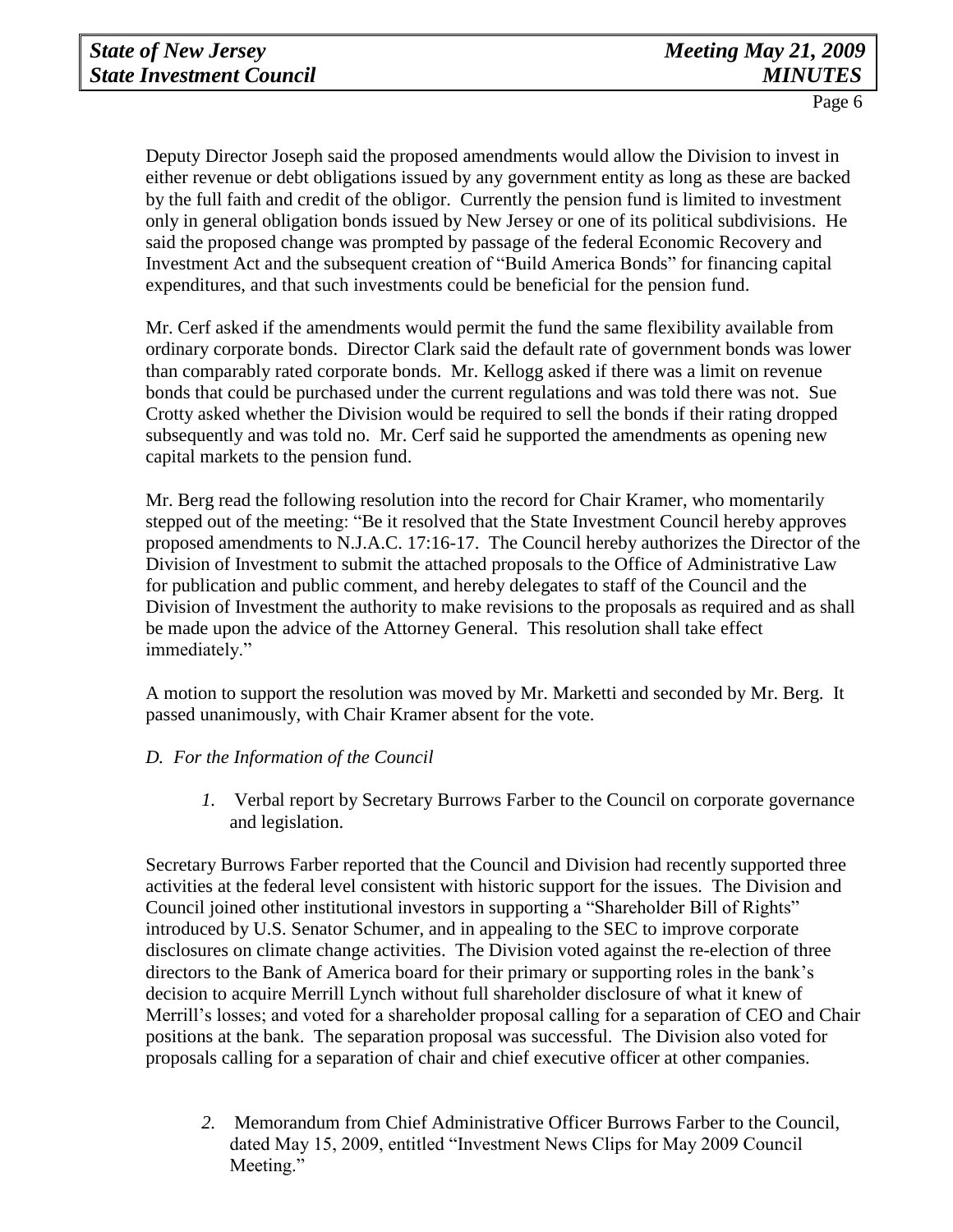The memorandum was received without comment.

## *V. Reports of Director Clark*

## *A. Memorandum from Director Clark to the Council, dated May 15, 2009, entitled "Investment Reports."*

Director Clark said the pension fund was up to \$60.5 billion at the close of April, a "remarkable" month in which the stock market had closed up 35 percent from March 7, 2009, after dropping by 54 percent in the period October 2007 to March 2009. He noted financial services stocks were the primary reason for the improvement, with one bank's stock up by 102 percent.

Investment Officer Arena said the domestic portfolio was up 9.4 percent for April and ahead of the benchmark, the strongest month of the fiscal year to date for this portfolio. He noted that US companies either re-incorporating in Europe or moving their headquarters there for tax advantages were being transferred into the Division's international portfolio. Director Clark noted that a recent performance measure report by R.V. Kuhns & Associates, Inc., showed New Jersey's domestic portfolio performed the fourth best of 89 public funds measured for the calendar year ended December 2008; and second best when comparing three-year averages. He commended Mr. Arena and his team for an excellent job.

Assistant Director Gilles Michel reported that April was also a strong month for the international portfolio, and that the portfolio was slightly ahead of benchmark for the fiscal year to date. He said portfolio was coming out of its defensive posture with regard to financials, and noted the Division was hedging its exposure to the Japanese yen. Director Clark noted the international portfolio ranked  $18^{th}$  out of 89 funds in the Kuhns performance report for 2008.

Senior Portfolio Manager Tim Patton said the fixed income portfolio had gone long in corporate bonds in late 2008 and spreads have come down dramatically. He said the Division was starting to sell them at significant gains. He said the portfolio had shifted to market weight after being overweight in TIPS, which have performed extremely well. Director Clark said the Division remained concerned about inflation for the long-term. He said the fixed income portfolio ranked  $8<sup>th</sup>$  of 89 funds in the Kuhns performance report for 2008.

He said the Division was working with general consultant Strategic Investment Solutions on asset allocation analyses under different investment and funding scenarios that could be used by the Council in discussing potential changes to the Council's Investment Plan.

Director Clark said the Division had been given permission to operate with a skeleton staff on days when the Department of the Treasury would be furloughed for budget reasons. He said well over half the staff would be furloughed on the first furlough date of May 22, with the second furlough day anticipated for June.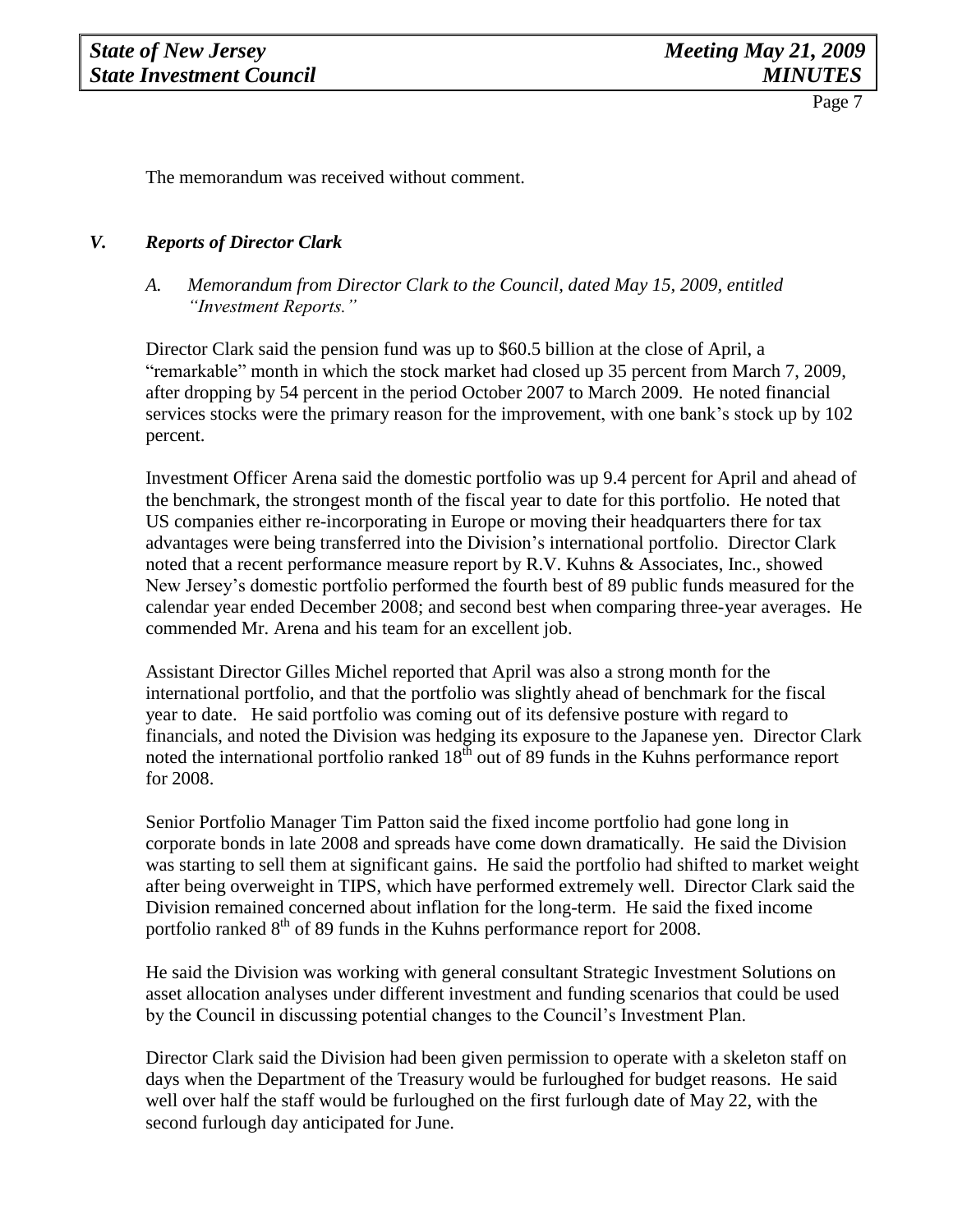Mr. Marketti asked for comment regarding reported writedowns for private equity and real estate investments. Director Clark said that writedowns represented a loss of 16 percent on private equity investments, with a little more for real estate. He said the losses were what were expected, knowing that private equity performance is volatile by nature and real estate performance is driven by the market. He said the figures were based on audited financials by the Division's general partners in alternatives.

Chair Kramer said it was a widespread issue in the industry that private equity and real estate values were marked at values likely higher than what could be realized in an arms-length transaction. He said it was inconceivable that real estate, in particular, would not go lower in future reports.

Mr. Marketti asked about the impact on the pension fund of reneging on existing commitments. Director Clark said investors could be charged interest and could see their value of the fund lowered. In additional discussion, he said distributions come when income is earned; investment are made over three-to-four years from the time of the commitment as investment opportunities are identified via "capital calls" issued by the fund for each investor's pro-rata share of the investment.

Mr. Marketti asked if it were possible to unwind alternative investments and whether the Division was inclined to do so. Director Clark said the Division's initial reaction when the world changed in September was to pull back, and that the Division had chosen not to close on all pending alternative investments but one. He said pulling out of existing alternative commitments would incur penalties. He noted, however, the Division had gone to the general partners of some funds and asked them to voluntarily lower their fund size in the belief they were unlikely to invest all they had initially targeted because of changes in market conditions. He said several funds had responded favorably.

Mr. Kellogg asked if Exhibit 17 could be modified to describe bond holdings by interest rate, activity and rating, starting at a minimum with the Build America Bonds. Director Clark said the Division's computer systems were limited for producing this kind of report, but that the Division would explore what could be done.

Mr. Cerf asked if the hedge fund values in Exhibit 2 were current. Director Clark said the figures were current for most funds, and that it appeared hedge fund investments were up 8 percent for the year.

Chair Kramer observed a complete exit from alternative investments would make New Jersey anachronistic against other pension funds, and would mark a retreat from diversification resulting in higher risk. Mr. Marketti said there were other options to diversification outside of a shift to equities, including Build America Bonds. Chair Kramer pointed out that equities were down about 40 percent, but that hedge fund investments had significantly helped offset this decline.

#### *VI. Committee Reports*

There were no Committee Reports.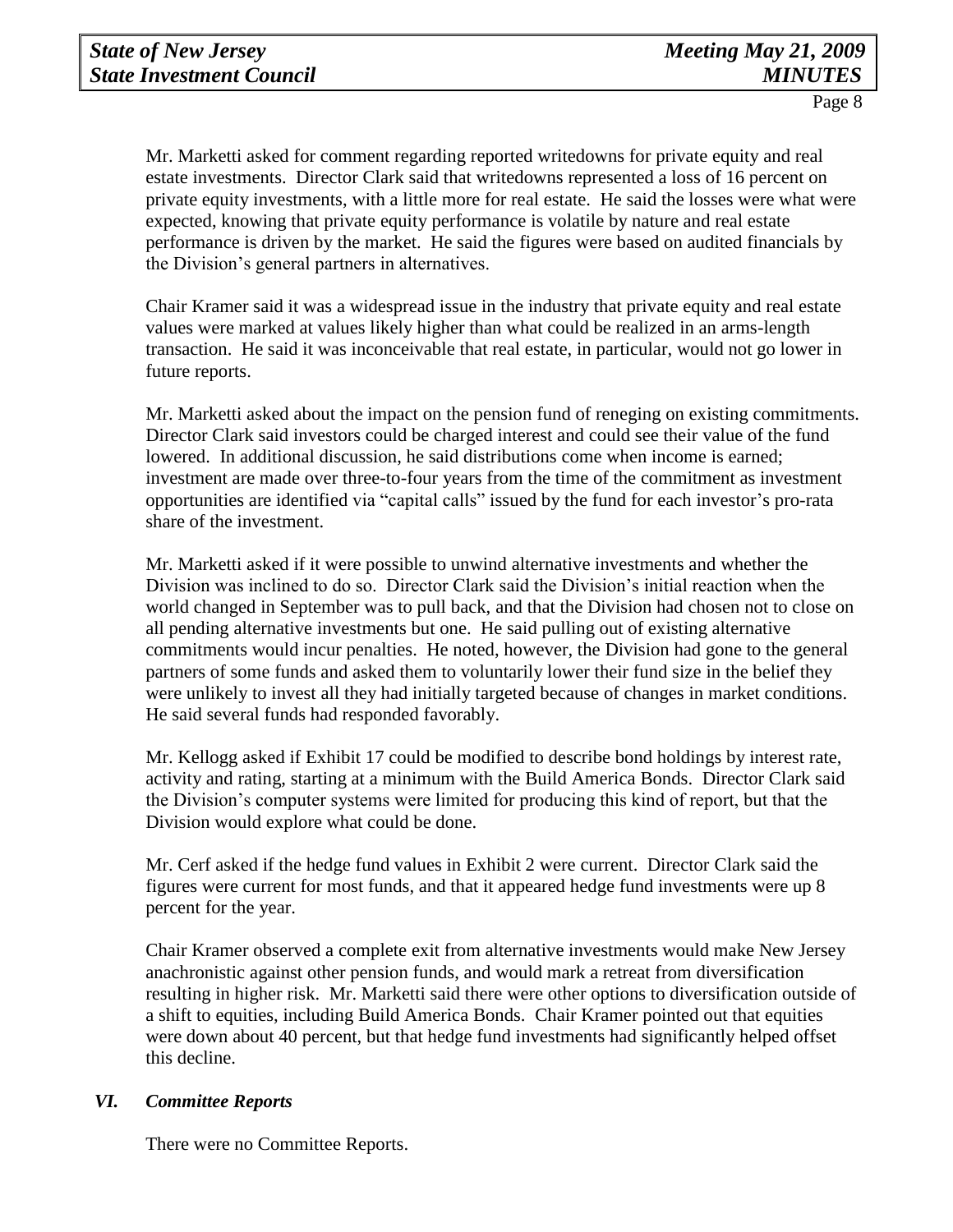#### *VII. Communications*

There was no report from the State Treasurer.

#### *VIII. Public Comment*

Three members of the public who had submitted speaker request forms prior to the meeting were invited to address the Council.

Mr. Tony Miskowski congratulated the Council and staff on a strong April performance. He asked if the Council had yet had any discussion with state leaders regarding its letter supporting state funding for the pension plan. Chair Kramer said there had been discussions but that the Council acknowledged that obtaining additional funding in the current economy remained challenging. Mr. Miskowski asked about reports that Chair Kramer and Director Clark had met with federal officials regarding investment in "toxic" financial assets. Director Clark said a discussion of investing in particular financial assets had occurred at the request of the Federal Deposit Insurance Corporation. Director Clark said these potential investments would rank above stocks for repayment in the event of bankruptcy, but that no decision regarding investment had been made.

Mr. Ray Weicker asked for caution in investing in these assets, adding an AAA rating meant little in today's market. Director Clark noted that investors made a lot of money investing in assets seized by the Resolution Trust Company in the 1980s, a government-owned company created to manage the savings and loans crisis. He said he felt it prudent to explore the current program for that reason, adding if the investment terms were similar, losses were floored and interest rates were attractive it would be irresponsible not to explore such investments. He added that the government's backing would have to be strong enough to overcome a good deal of skepticism about such investments.

Mr. Tom Buckley distributed a list of compensation totals for 10 corporate executives, and noted CalPERS had been particularly active in the current proxy season on behalf of other shareholders on issues including executive compensation. He asked if the Council had a policy on corporate governance that addressed compensation. Director Clark said the Division had a proxy voting policy, currently being updated, and that the Division would provide Mr. Buckley with a copy. (*Secretary's note: This was done on June 1, 2009).* Director Clark agreed that institutional investors have a lead role to play on behalf of shareholder rights, and that New Jersey had been active during the current proxy season in supporting say-on-play as well as greater shareholder access to board elections. He noted in the past the Division had occasionally co-sponsored proxy proposals, but that activism was limited by lack of staff.

#### *IX. Next Meeting*

June 18, 2009 3 p.m. Meeting Rutgers Student Center ROOM 410 126 College Avenue, 4th Fl New Brunswick, NJ 08901